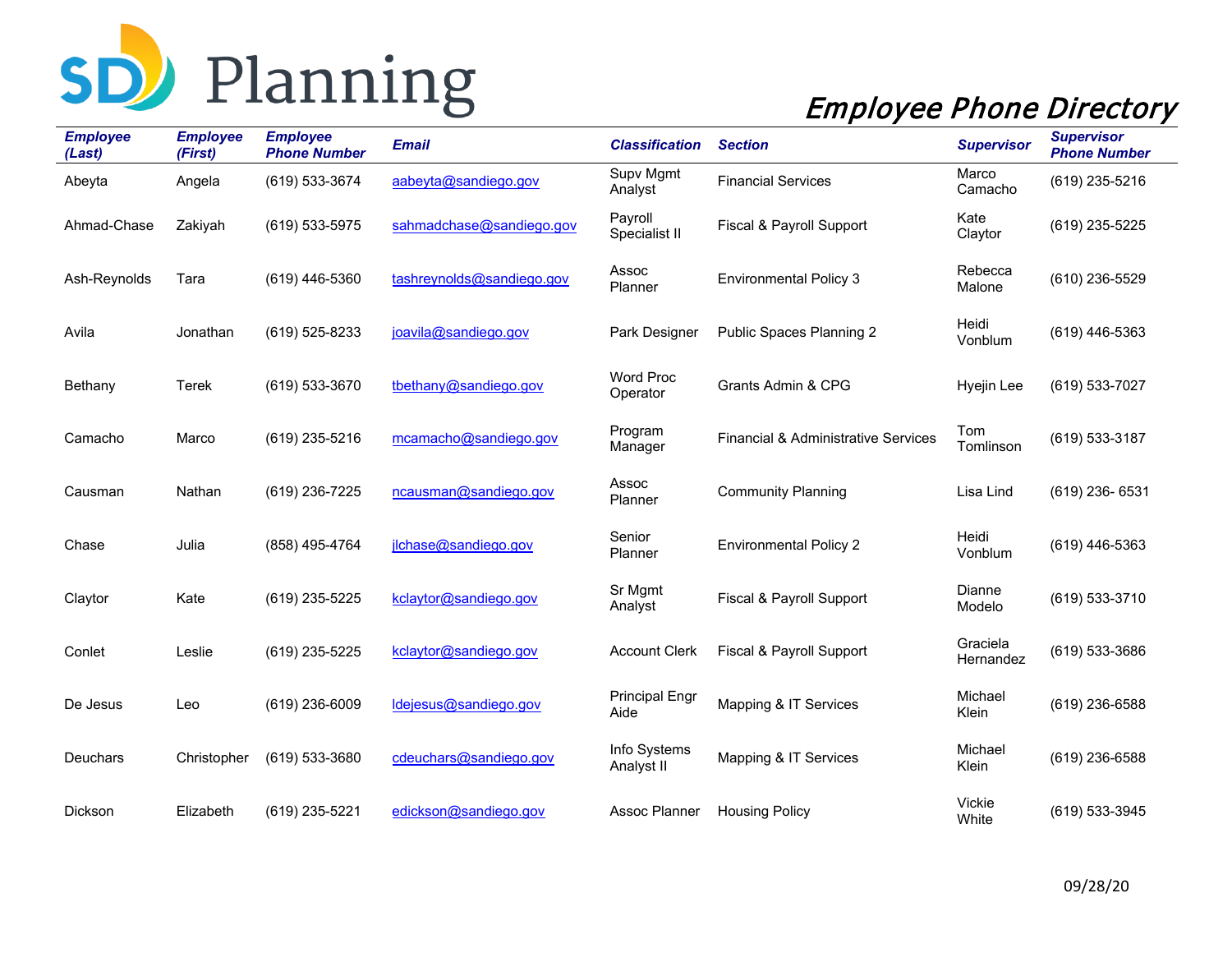

| <b>Employee</b><br>(Last) | <b>Employee</b><br>(First) | <b>Employee</b><br><b>Phone Number</b> | <b>Email</b>            | <b>Classification</b>             | <b>Section</b>                          | <b>Supervisor</b>           | <b>Supervisor</b><br><b>Phone Number</b> |
|---------------------------|----------------------------|----------------------------------------|-------------------------|-----------------------------------|-----------------------------------------|-----------------------------|------------------------------------------|
| Dominguez                 | Armando                    | (619) 533-3679                         | domingueza@sandiego.gov | Sr Mgmt<br>Analyst                | Fiscal & Payroll Support                | Dianne<br>Modelo            | (619) 533-3710                           |
| <b>Flores</b>             | Martin                     | (619) 446-5094                         | floresm@sandiego.gov    | Park Designer                     | Public Spaces Planning 2                | Heidi<br>Vonblum            | (619) 446-5363                           |
| Forburger                 | Kristen                    | (619) 236-6583                         | kforburger@sandiego.gov | Senior<br>Planner                 | Environmental Policy & Public<br>Spaces | Heidi<br>Vonblum            | (619) 446-5363                           |
| Frost                     | Alexander                  | $(619)$ 236-6006                       | afrost@sandiego.gov     | Senior<br>Planner                 | <b>Community Planning</b>               | Tait<br>Galloway            | (619) 533-4550                           |
| Galloway                  | Tait                       | (619) 533-4550                         | tgalloway@sandiego.gov  | Program<br>Manager                | Planning                                | Tom<br>Tomlinson            | (619) 533-3187                           |
| Galvez III                | Oscar                      | (619) 533-3683                         | galvezo@sandiego.gov    | Senior<br>Planner                 | <b>Environmental Policy 1</b>           | Heidi<br>Vonblum            | (619) 4446-5363                          |
| Garcia-<br>Camacho        | Melissa                    | (619) 236-6173                         | magarcia@sandiego.gov   | Senior<br>Planner                 | <b>Housing Policy</b>                   | <b>Brian</b><br>Schoenfisch | (619) 533-6457                           |
| Gastelum                  | Alfonso                    | (619) 236-7167                         | agastelum@sandiego.gov  | Assoc<br>Planner                  | Environmental Policy & Public<br>Spaces | Angela<br>Abeyta            | (619) 533-3674                           |
| Gilson                    | Robin                      | (619) 533-4773                         | rgilson@sandiego.gov    | Inf Info<br>Systems<br>Analyst II | Mapping & IT Services                   | Michael<br>Klein            | (619) 236-6588                           |
| Graham                    | Nancy                      | $(619)$ 236-6891                       | nhgraham@sandiego.gov   | Senior<br>Planner                 | Implementation                          | <b>Brian</b><br>Schoenfisch | (619) 533-6457                           |
| Hansen                    | Mike                       | (619) 236-6057                         | mhansen@sandiego.gov    | <b>Director</b>                   | Planning                                | Erik<br>Caldwell            | (619) 235-5880                           |
| Henegar                   | Lesley                     | (619) 235-5208                         | lhenegar@sandiego.gov   | Senior<br>Planner                 | <b>Community Planning</b>               | <b>Brian</b><br>Schoenfisch | (619) 533-6457                           |
| Hernandez                 | Graciela                   | (619) 533-3686                         | ghernandez@sandiego.gov | <b>Account Clerk</b>              | Fiscal & Payroll Support                | Armando<br>Dominguez        | (619) 236-3679                           |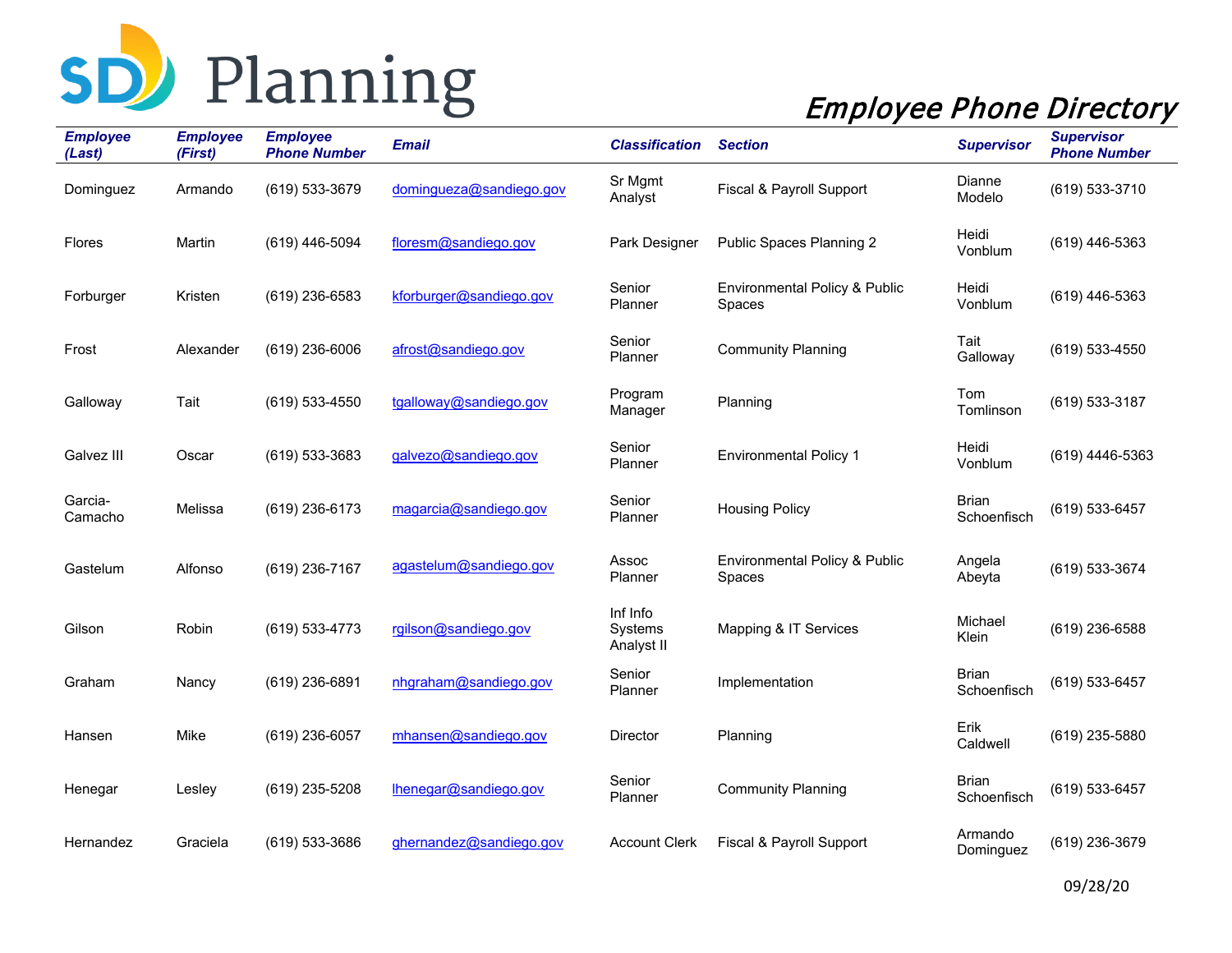

| <b>Employee</b><br>(Last) | <b>Employee</b><br>(First) | <b>Employee</b><br><b>Phone Number</b> | Email                  | <b>Classification</b>         | <b>Section</b>                  | <b>Supervisor</b>           | <b>Supervisor</b><br><b>Phone Number</b> |
|---------------------------|----------------------------|----------------------------------------|------------------------|-------------------------------|---------------------------------|-----------------------------|------------------------------------------|
| Herrmann                  | Myra                       | (619) 446-5372                         | mherrmann@sandiego.gov | Senior<br>Planner             | <b>Environmental Policy 4</b>   | Alyssa Muto                 | (619) 533-3103                           |
| Hill                      | Amy                        | $(619)$ 446-5166                       | hillaa@sandiego.gov    | Executive<br>Assistant        | <b>Executive Assistance</b>     | Dianne<br>Modelo            | (619) 533-3710                           |
| Jimenez                   | Leo                        | (619) 236-6091                         | ljimenez@sandiego.gov  | Assoc Mgmt<br>Analyst         | Grants Admin & CPG              | Dianne<br>Modelo            | (619) 533-3710                           |
| Keaveney                  | Leslie                     | (619) 446-5370                         | lkeaveney@sandiego.gov | Senior<br>Planner             | <b>Housing Policy</b>           | <b>Brian</b><br>Scheonfisch | (619) 533-3679                           |
| Kempton                   | Tony                       | (619) 236-6861                         | kemptont@sandiego.gov  | Associate<br>Planner          | <b>Community Planning</b>       | Marlon<br>Pangilinan        | (619) 235-5293                           |
| Klein                     | Michael                    | (619) 236-6588                         | mklein@sandiego.gov    | Info Systems<br>Analyst IV    | Mapping & IT Services           | Marco<br>Camacho            | (619) 235-5216                           |
| Lee                       | Hyejin                     | (619) 236-7027                         | hlee@sandiego.gov      | Admin<br>Aide II              | Grants Admin & CPG              | Dianne<br>Modelo            | (619) 533-3710                           |
| Lind                      | Lisa                       | (619) 236-6531                         | llind@sandiego.gov     | Senior<br>Planner             | <b>Community Planning</b>       | Tait<br>Galloway            | (619) 533-4550                           |
| Malone                    | Rebecca                    | (619) 446-5371                         | rmalone@sandiego.gov   | Senior<br>Planner             | <b>Environmental Policy 3</b>   | Heidi<br>Vonblum            | (619) 533-5363                           |
| Martedi                   | Gaetano                    | (619) 533-3678                         | gmartedi@sandiego.gov  | Assoc<br>Civil Engineer       | <b>Public Spaces Planning 1</b> | Reza<br>Taleghani           | (619) 533-3673                           |
| McDonald                  | Leon                       | $(619)$ 533-3681                       | Imcdonald@sandiego.gov | <b>Principal Engr</b><br>Aide | Mapping & IT Services           | Chris<br>Deuchars           | (619) 533-3680                           |
| Mercer                    | Scott                      | (619) 533-3676                         | smercer@sandiego.gov   | Supv Mgmt<br>Analyst          | <b>Financial Services</b>       | Marco<br>Camacho            | (619) 235-5216                           |
| Mezo                      | Renee                      | (619) 236-6033                         | rmezo@sandiego.gov     | Dev Project<br>Manager III    | Implementation                  | <b>Brian</b><br>Schoenfisch | (619) 533-6457                           |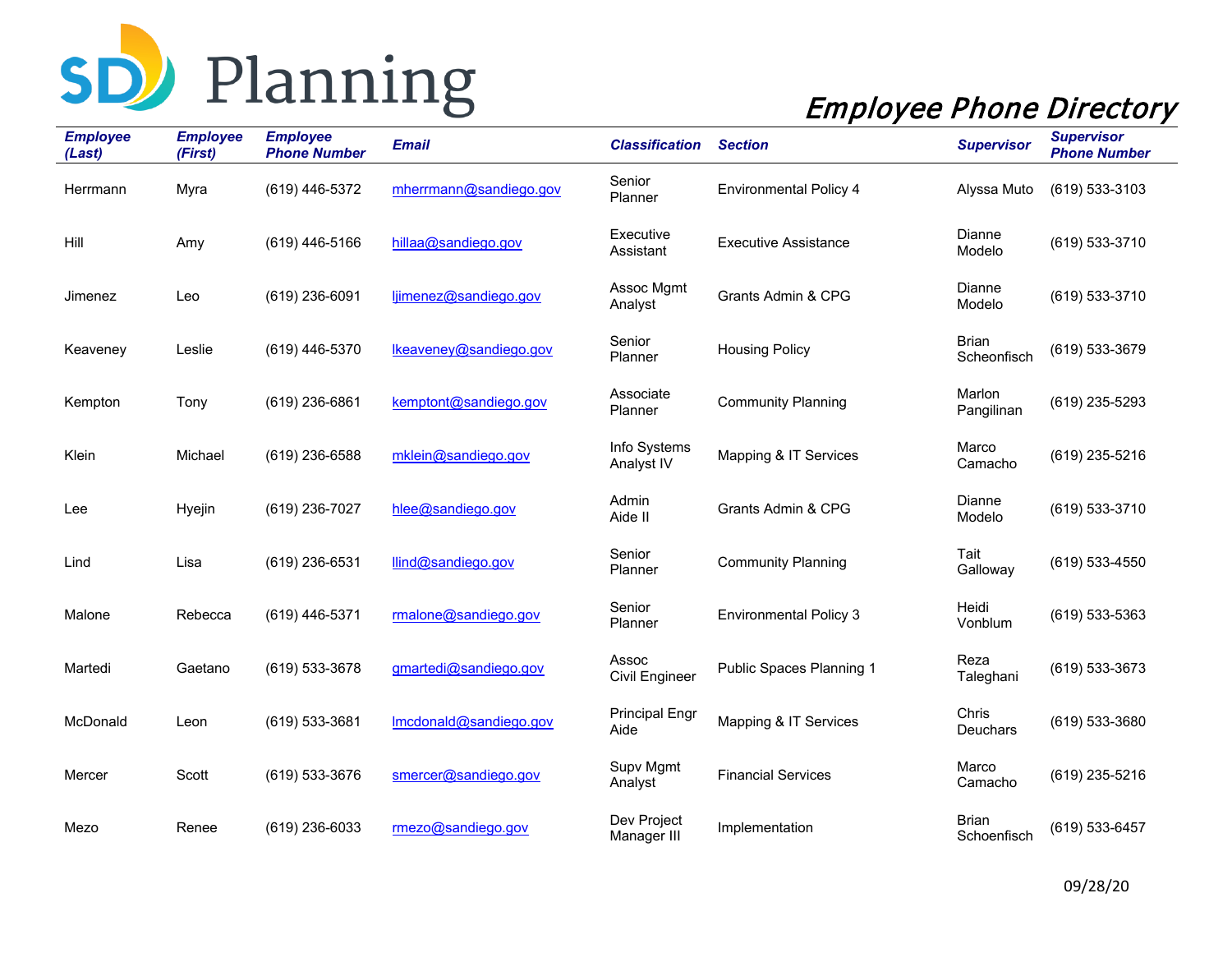

| <b>Employee</b><br>(Last) | <b>Employee</b><br>(First) | <b>Employee</b><br><b>Phone Number</b> | <b>Email</b>              | <b>Classification</b>           | <b>Section</b>                                            | <b>Supervisor</b>           | <b>Supervisor</b><br><b>Phone Number</b> |
|---------------------------|----------------------------|----------------------------------------|---------------------------|---------------------------------|-----------------------------------------------------------|-----------------------------|------------------------------------------|
| Modelo                    | Dianne                     | (619) 533-3710                         | dmodelo@sandiego.gov      | Suprv. Mgmt<br>Analyst          | Fiscal & Payroll Support                                  | Marco<br>Camacho            | (619) 235-5216                           |
| Monroe                    | Daniel                     | (619) 236-5529                         | dmmonroe@sandiego.gov     | Senior<br>Planner               | <b>Environmental Policy &amp; Public</b><br><b>Spaces</b> | Tait<br>Galloway            | (619) 533-4550                           |
| Moore                     | Jordan                     | (619) 236-5061                         | jtmoore@sandiego.gov      | Assis<br>Planner                | Environmental Policy & Public<br>Spaces                   | Julia Chase                 | (619) 495-4764                           |
| Muto                      | Alyssa                     | (619) 533-3103                         | amuto@sandiego.gov        | Deputy<br>Director              | <b>Environmental Policy 2</b>                             | Tom<br>Tomlinson            | (619) 533-5811                           |
| Pangilinan                | Marlon                     | (619) 235-5293                         | mpangilinan@sandiego.gov  | Senior<br>Planner               | <b>Community Planning</b>                                 | Tait<br>Galloway            | (619) 533-4550                           |
| Pascual                   | Elena                      | (619) 533-5928                         | epascual@sandiego.gov     | Assoc Planner                   | <b>Environmental Policy 3</b>                             | Rebecca<br>Malone           | (619) 446-5371                           |
| Prinz                     | Michael                    | (619) 533-5931                         | mprinz@sandiego.gov       | Senior<br>Planner               | <b>Community Planning</b>                                 | Tait<br>Galloway            | (619) 533-4550                           |
| Rao                       | Sameera                    |                                        | srao@sandiego.gov         | Devel<br>Project<br>Manager III | Implementation                                            | <b>Brian</b><br>Scheonfisch | (619) 533-3679                           |
| Redon                     | Colette                    | (619) 533-3685                         | credon@sandiego.gov       | Senior<br>Planner               | <b>Environmental Policy &amp; Public</b><br>Spaces        | Angela<br>Abeyta            | (619) 235-5216                           |
| Sandel                    | Scott                      | (619) 235-5204                         | ssandel@sandiego.gov      | Park Designer                   | Public Spaces Planning 2                                  | Alyssa Muto                 | (619) 533-3103                           |
| Schoenfisch               | Brian                      | (619) 533-6457                         | bschoenfisch@sandiego.gov | Program<br>Manager              | Housing, Implementation & Policy                          | Tom<br>Tomlinson            | (619) 533-3187                           |
| Anthony                   | Shannon                    | (619) 533-6406                         | santhony@sandiego.gov     | Assoc<br>Planner                | <b>Historic Preservation Planning</b>                     | Bernie<br>Turgeon           | (619) 533-6575                           |
| Mulderig                  | Shannon                    | (619) 533-3662                         | slmulderig@sandiego.gov   | Assoc<br>Planner                | <b>Community Planning</b>                                 | Michael<br>Prinz            | (619) 533-5931                           |